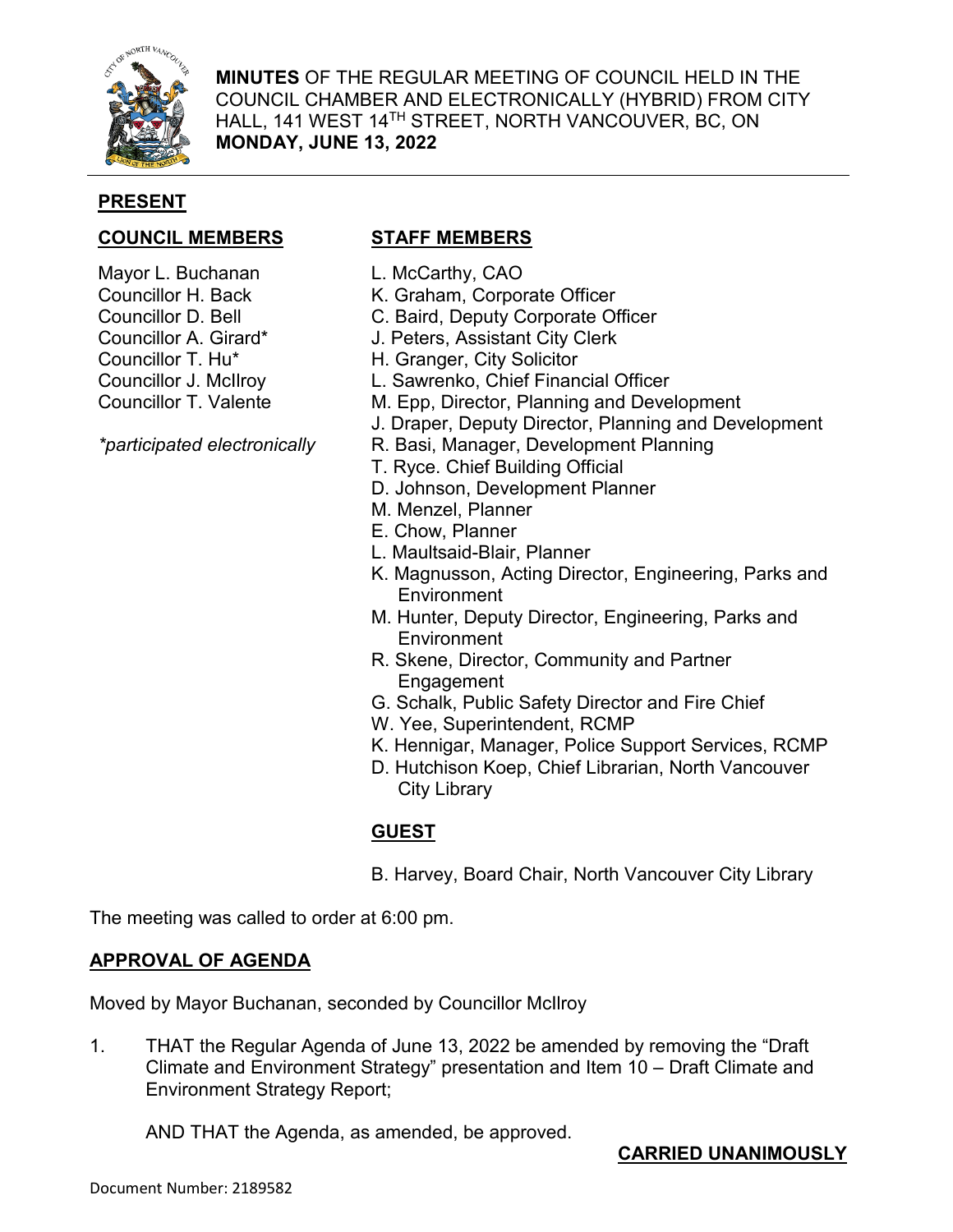### **ADOPTION OF MINUTES**

Moved by Councillor Back, seconded by Councillor McIlroy

2. Regular Council Meeting Minutes, May 30, 2022

## **CARRIED UNANIMOUSLY**

## **PROCLAMATIONS**

Mayor Buchanan declared the following proclamations:

World Elder Abuse Prevention Day – June 15, 2022 – read by Councillor Bell

## **PUBLIC INPUT PERIOD**

- Laurie Parkinson, 634 East  $4<sup>th</sup>$  Street, North Vancouver, spoke regarding Item 13 Rezoning Application: 646 East 4<sup>th</sup> Street and the Draft Climate and Environment Strategy.
- Anna Hardy, 1805 Westview Drive, North Vancouver, spoke regarding Item 14 Zoning Bylaw Amendment for 800 Marine Drive.
- Judith Brook, 2000 block Lauralynn Drive, North Vancouver, spoke regarding Item 13 – Rezoning Application: 646 East  $4<sup>th</sup>$  Street.

## **CONSENT AGENDA**

Moved by Councillor Bell, seconded by Councillor Girard

THAT the recommendations listed within the "Consent Agenda" be approved.

#### **CARRIED UNANIMOUSLY**

## **START OF CONSENT AGENDA**

#### **BYLAWS – ADOPTION**

\*3. "Zoning Bylaw, 1995, No. 6700, Amendment Bylaw, 2022, No. 8903" (Polygon 229 Development Ltd. / Yamamoto Architecture, 1712 Lonsdale Avenue, CD-749), and Text Amendment to Centennial Theatre, 2300 Lonsdale Avenue, 116 East 23rd Street, and Norseman Park (Harry Jerome Neighbourhood Lands, CD-165)

Moved by Councillor Bell, seconded by Councillor Girard

THAT "Zoning Bylaw, 1995, No. 6700, Amendment Bylaw, 2022, No. 8903" (Polygon 229 Development Ltd. / Yamamoto Architecture, 1712 Lonsdale Avenue, CD-749), and Text Amendment to Centennial Theatre, 2300 Lonsdale Avenue, 116 East 23rd Street, and Norseman Park (Harry Jerome Neighbourhood Lands, CD-165) be adopted, signed by the Mayor and Corporate Officer and affixed with the corporate seal.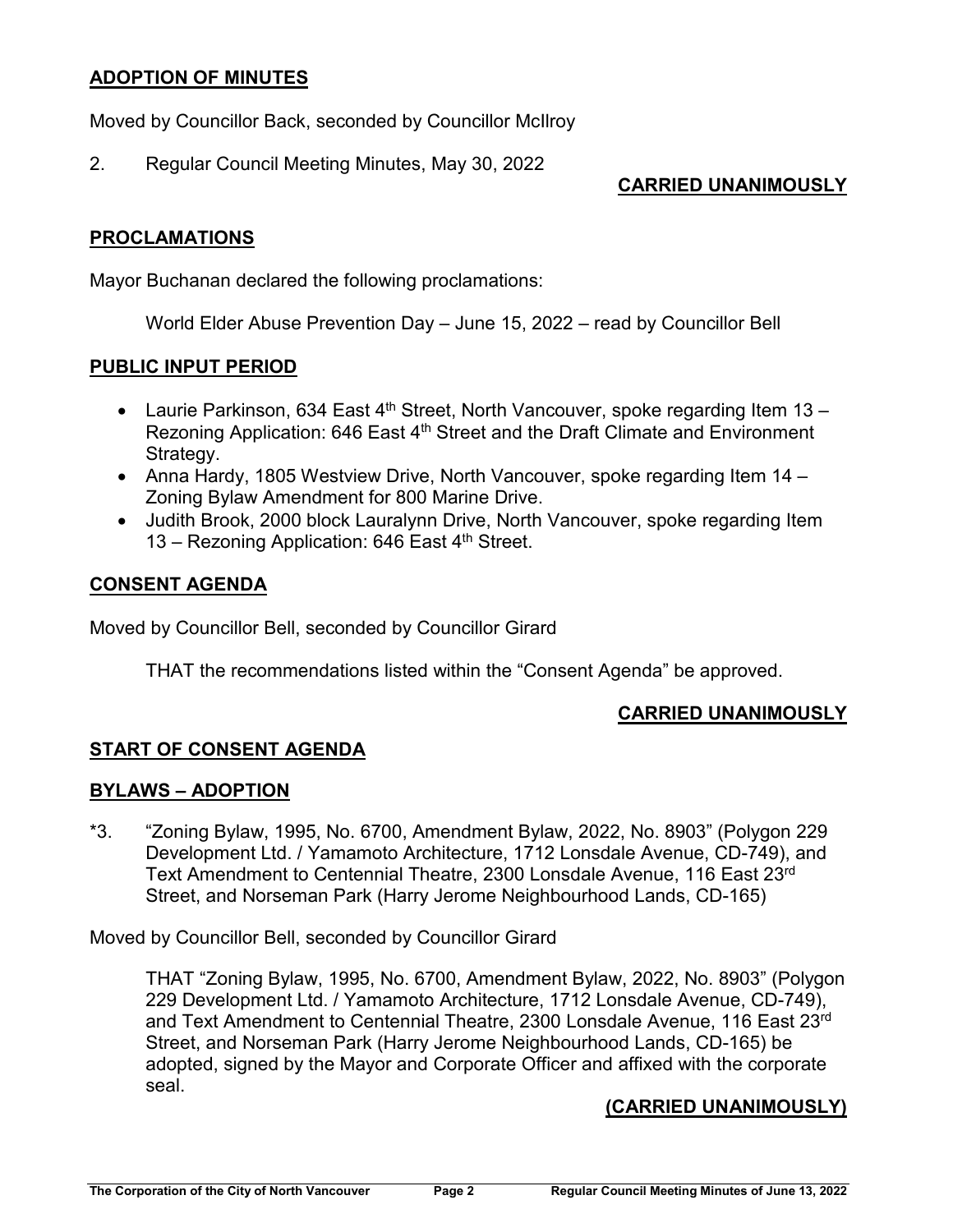### **CONSENT AGENDA – Continued**

#### **BYLAWS – ADOPTION – Continued**

\*4. "Zoning Bylaw, 1995, No. 6700, Amendment Bylaw, 2022, No. 8917" (Krzysztof Szuk / Shenpai Ha, 639 East  $4<sup>th</sup>$  Street, CD-751)

Moved by Councillor Bell, seconded by Councillor Girard

THAT "Zoning Bylaw, 1995, No. 6700, Amendment Bylaw, 2022, No. 8917" (Krzysztof Szuk / Shenpai Ha, 639 East  $4<sup>th</sup>$  Street, CD-751) be adopted, signed by the Mayor and Corporate Officer and affixed with the corporate seal.

# **(CARRIED UNANIMOUSLY)**

## **CORRESPONDENCE**

- \*5. Board in Brief, Metro Vancouver Regional District, May 27, 2022 – File: 01-0400-60-0006/2022
	- Re: Metro Vancouver Board in Brief

Moved by Councillor Bell, seconded by Councillor Girard

THAT the correspondence from Metro Vancouver, dated May 27, 2022, regarding the "Metro Vancouver – Board in Brief", be received and filed.

## **(CARRIED UNANIMOUSLY)**

## **END OF CONSENT AGENDA**

#### **PUBLIC HEARING / PUBLIC MEETING – 319-333 East 14th Street, 318-332 East 13th Street, 313 East 14th Street, 1304-1324 St. Andrews Avenue, 231 East 15th Street and 1337 St. Andrews Avenue**

Moved by Councillor McIlroy, seconded by Councillor Valente

THAT the meeting recess to the Public Hearing regarding "Zoning Bylaw, 1995, No. 6700, Amendment Bylaw, 2022, No. 8930" (Vancouver Coastal Health / PCL Constructors Westcoast Inc., 319-333 East 14<sup>th</sup> Street, 318-332 East 13<sup>th</sup> Street, 313 East 14<sup>th</sup> Street, 1304-1324 St. Andrews Avenue, Amendment to CD-551) and the Public Meeting regarding Development Variance Permit No. PLN2021-00016 (231 East 15th Street and 1337 St. Andrews Avenue).

#### **CARRIED UNANIMOUSLY**

The meeting recessed to the Public Hearing / Public Meeting at 6:10 pm and reconvened at 8:05 pm. The Public Hearing was then recessed and will reconvene on Monday, June 20, 2022 at 6:00 pm.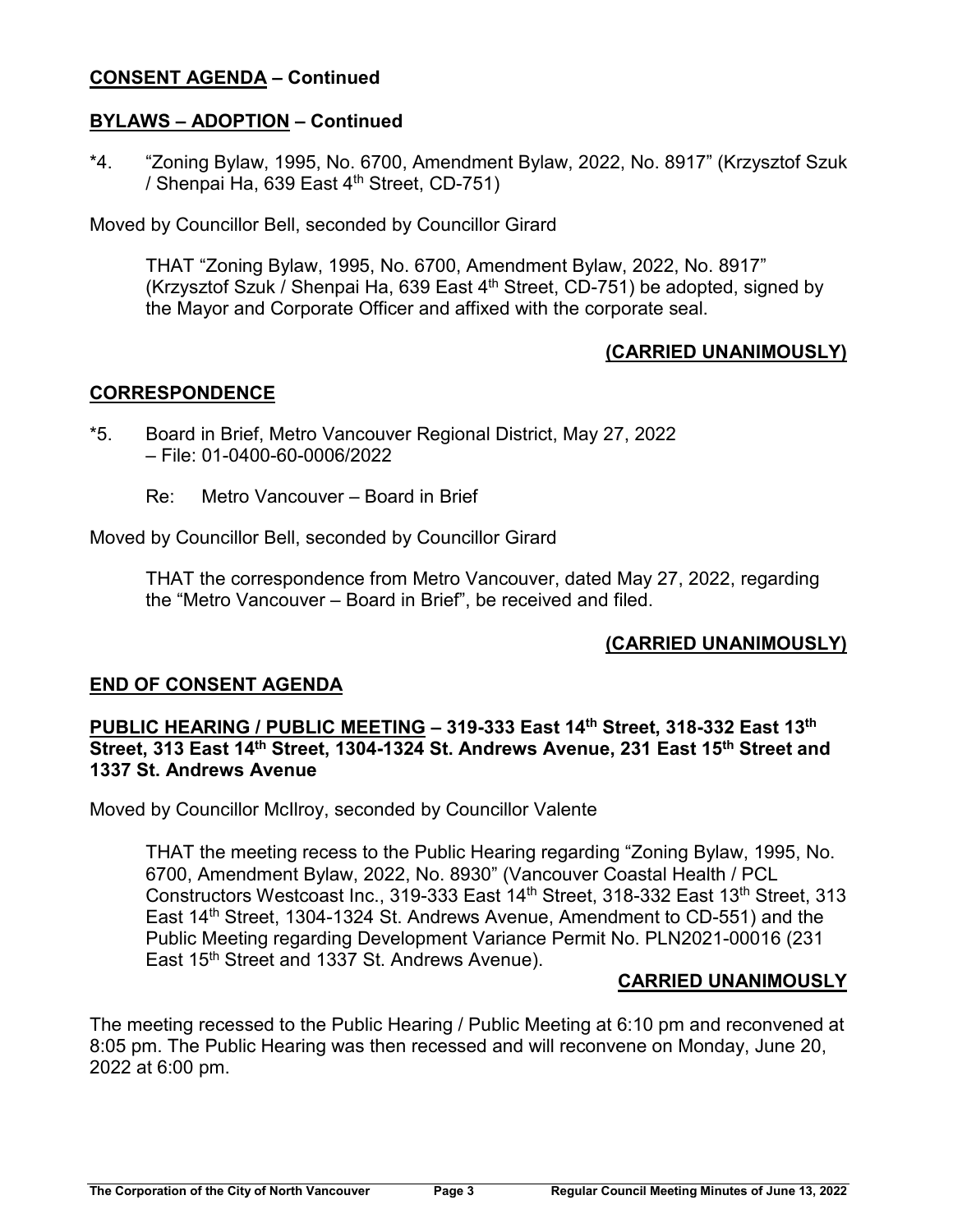Moved by Councillor McIlroy, seconded by Councillor Bell

THAT Item 6 and Item 7 be removed from the agenda.

## **CARRIED UNANIMOUSLY**

## **BYLAW – THIRD READING**

6. "Zoning Bylaw, 1995, No. 6700, Amendment Bylaw, 2022, No. 8930" (Vancouver Coastal Health / PCL Constructors Westcoast Inc., 319-333 East 14<sup>th</sup> Street, 318-332 East 13<sup>th</sup> Street, 313 East 14<sup>th</sup> Street, 1304-1324 St. Andrews Avenue, Amendment to CD-551)

Item 6 was removed from the agenda.

#### **MOTION**

7. Development Variance Permit No. PLN2021-00016 (231 East 15<sup>th</sup> Street and 1337 St. Andrews Avenue) – File: 08-3400-20-0061/1

Item 7 was removed from the agenda.

## **BYLAWS – FIRST, SECOND AND THIRD READINGS**

8. "Zoning Bylaw, 1995, No. 6700, Amendment Bylaw, 2022, No. 8929" (Bill Curtis / Kuntjoro Architect Inc., 407 West 16<sup>th</sup> Street, CD-754)

Moved by Councillor Valente, seconded by Councillor Back

THAT "Zoning Bylaw, 1995, No. 6700, Amendment Bylaw, 2022, No. 8929" (Bill Curtis / Kuntjoro Architect Inc., 407 West 16<sup>th</sup> Street, CD-754) be given first and second readings.

#### **CARRIED UNANIMOUSLY**

Moved by Councillor Valente, seconded by Councillor Back

THAT "Zoning Bylaw, 1995, No. 6700, Amendment Bylaw, 2022, No. 8929" (Bill Curtis / Kuntjoro Architect Inc., 407 West  $16<sup>th</sup>$  Street, CD-754) be given third reading.

#### **CARRIED UNANIMOUSLY**

9. "Zoning Bylaw, 1995, No. 6700, Amendment Bylaw, 2022, No. 8928" (Update to Development Permit Guidelines to harmonize language with "Tree Bylaw, 2022, No. 8888")

Moved by Councillor Bell, seconded by Councillor McIlroy

THAT "Zoning Bylaw, 1995, No. 6700, Amendment Bylaw, 2022, No. 8928" (Update to Development Permit Guidelines to harmonize language with "Tree Bylaw, 2022, No. 8888") be given first and second readings.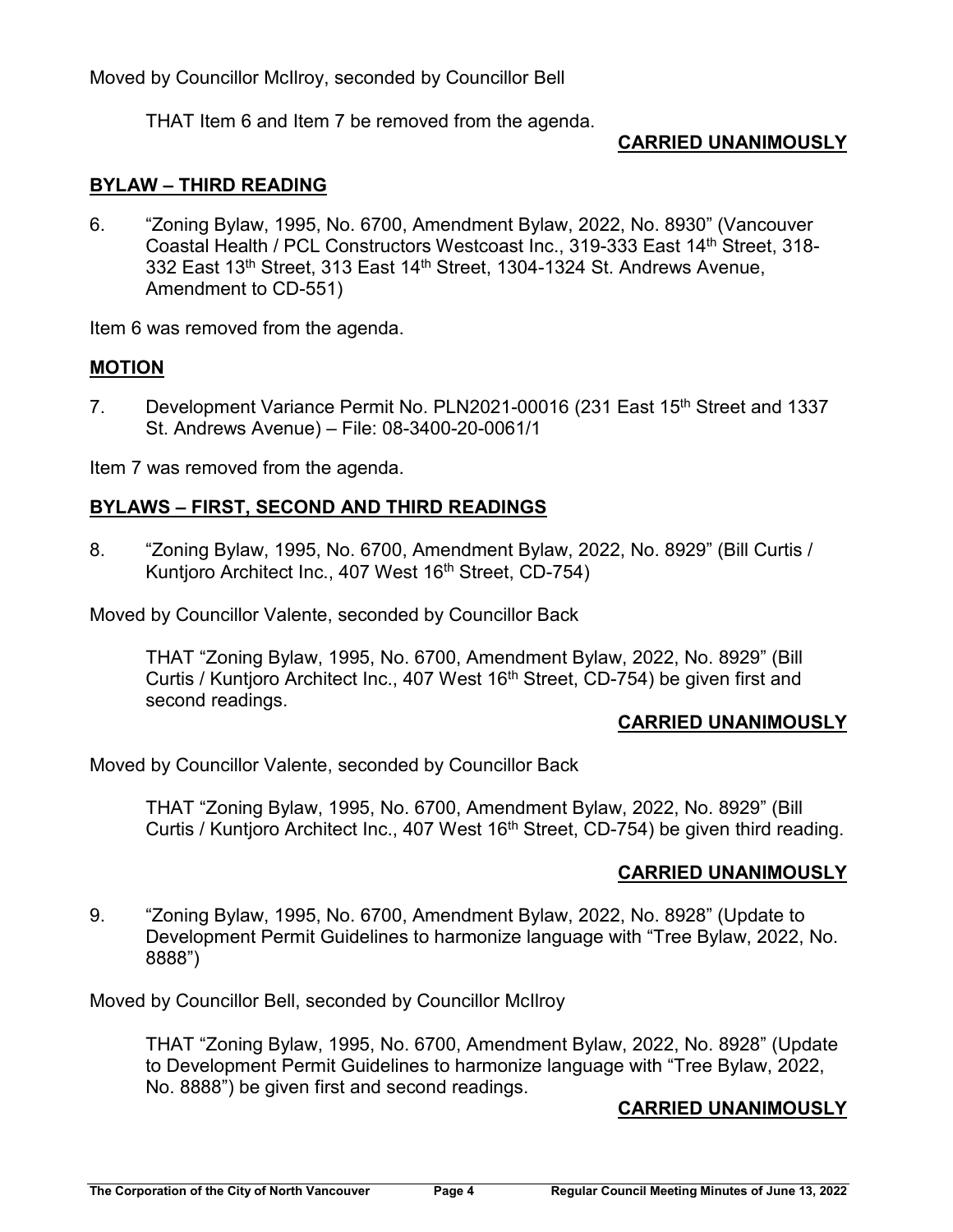### **BYLAWS – FIRST, SECOND AND THIRD READINGS – Continued**

9. "Zoning Bylaw, 1995, No. 6700, Amendment Bylaw, 2022, No. 8928" (Update to Development Permit Guidelines to harmonize language with "Tree Bylaw, 2022, No. 8888") – Continued

Moved by Councillor Bell, seconded by Councillor McIlroy

THAT "Zoning Bylaw, 1995, No. 6700, Amendment Bylaw, 2022, No. 8928" (Update to Development Permit Guidelines to harmonize language with "Tree Bylaw, 2022, No. 8888") be given third reading.

## **CARRIED UNANIMOUSLY**

#### **PRESENTATION**

Report to Our Community – Chair, Library Board, and Chief Librarian

The Board Chair, North Vancouver City Library and the Chief Librarian provided a PowerPoint presentation regarding the "Report to Our Community" and responded to questions of Council.

## **PRESENTATION**

Draft Climate and Environment Strategy – Deputy Director, Planning and Development, and Planner 2, Environmental Sustainability

The "Draft Climate and Environment Strategy" presentation was removed from the agenda.

#### **REPORTS**

10. Draft Climate and Environment Strategy – File: 11-5280-20-0008/1

Report: Planner 2, June 1, 2022

Item 10 was removed from the agenda.

11. Termination of Land Use Contracts – File: 06-2210-10-0004/1

Report: Planner 2, June 1, 2022

Moved by Councillor Bell, seconded by Councillor Back

PURSUANT to the report of the Planner 2, dated June 1, 2022, entitled "Termination of Land Use Contracts":

THAT staff be directed to bring forward a zoning amendment bylaw to rezone the lands identified in Table 1 of the report to existing zones that are most similar to the provisions of the respective Land Use Contracts.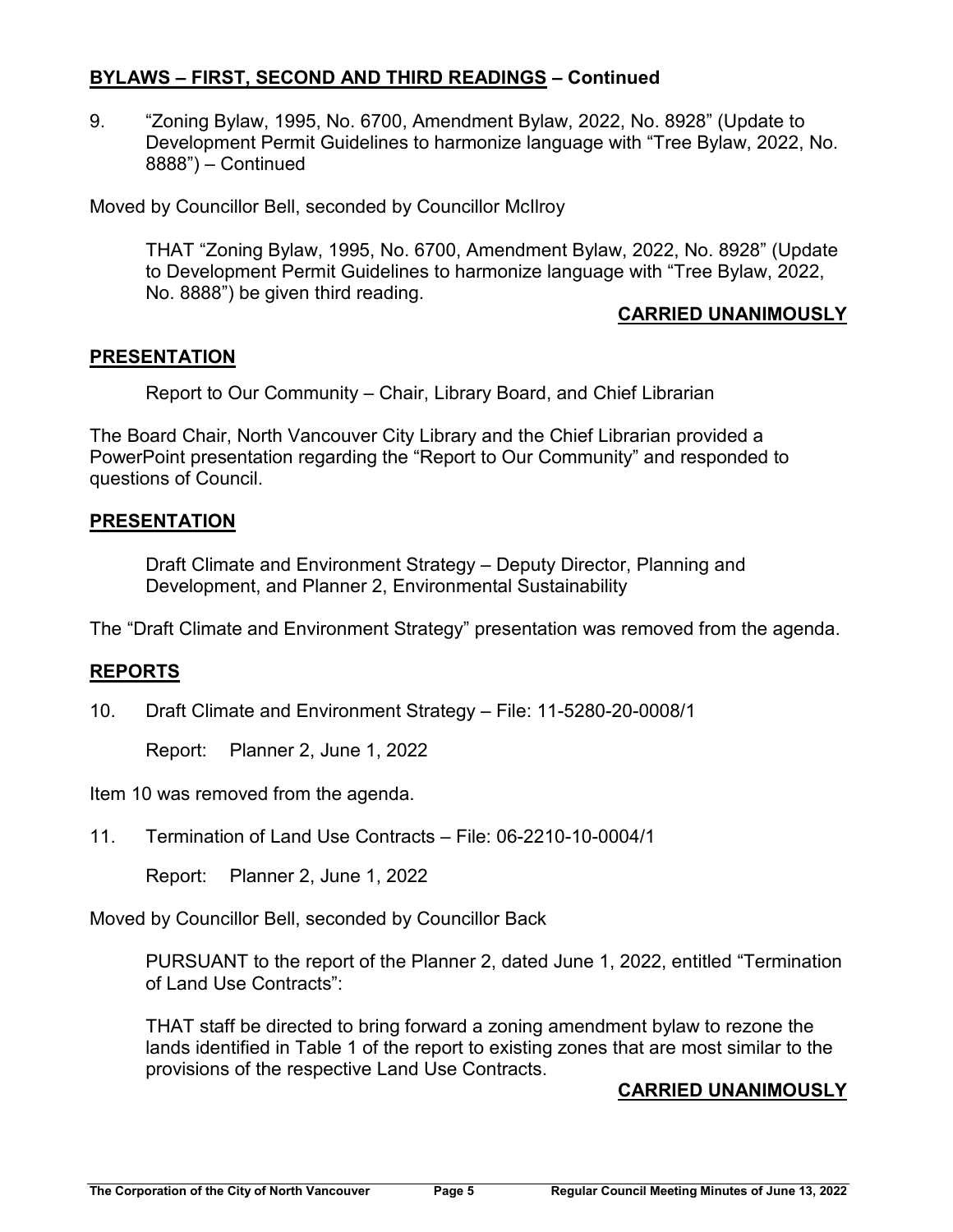#### **REPORTS – Continued**

12. Stratification Application for 837 West 3<sup>rd</sup> Street and 160 Donaghy Avenue – File: 08-3300-20-0014/1

Report: Planner 1, June 1, 2022

Moved by Councillor Girard, seconded by Councillor Valente

PURSUANT to the report of the Planner 1, dated June 1, 2022, entitled "Stratification Application for 837 West 3<sup>rd</sup> Street and 160 Donaghy Avenue":

THAT, pursuant to Section 242(3)(a) of the *Strata Property Act*, the proposed strata plan for the conversion of previously occupied industrial and commercial buildings at 837 West 3rd Street and 160 Donaghy Avenue be approved, subject to issuance of the building permit and completion of the work contemplated therein;

AND THAT the Mayor and Corporate Officer be authorized to approve the plan, subject to fulfillment of the conditions of building permit issuance and completion of the work contemplated therein, and sign the necessary documentation to give effect to this motion.

## **CARRIED UNANIMOUSLY**

13. Rezoning Application: 646 East 4<sup>th</sup> Street (Mehrdad Rahbar / Vernacular Development Corp.) – File: 08-3400-20-0069/1

Report: Planner 1, June 1, 2022

Moved by Councillor Bell, seconded by Councillor McIlroy

PURSUANT to the report of the Planner 1, dated June 1, 2022, entitled "Rezoning Application: 646 East 4<sup>th</sup> Street (Mehrdad Rahbar / Vernacular Development Corp.)":

THAT the application submitted by Mehrdad Rahbar / Vernacular Development Corp., to rezone the property located at 646 East 4<sup>th</sup> Street from a One-Unit Residential 1 (RS-1) Zone to a One-Unit Residential 2 (RS-2) Zone, be considered and no Public Hearing be held, in accordance with the *Local Government Act;*

THAT notification be circulated in accordance with the *Local Government Act;*

AND THAT the community benefits outlined in the report be secured, through agreements at the applicant's expense and to the satisfaction of staff.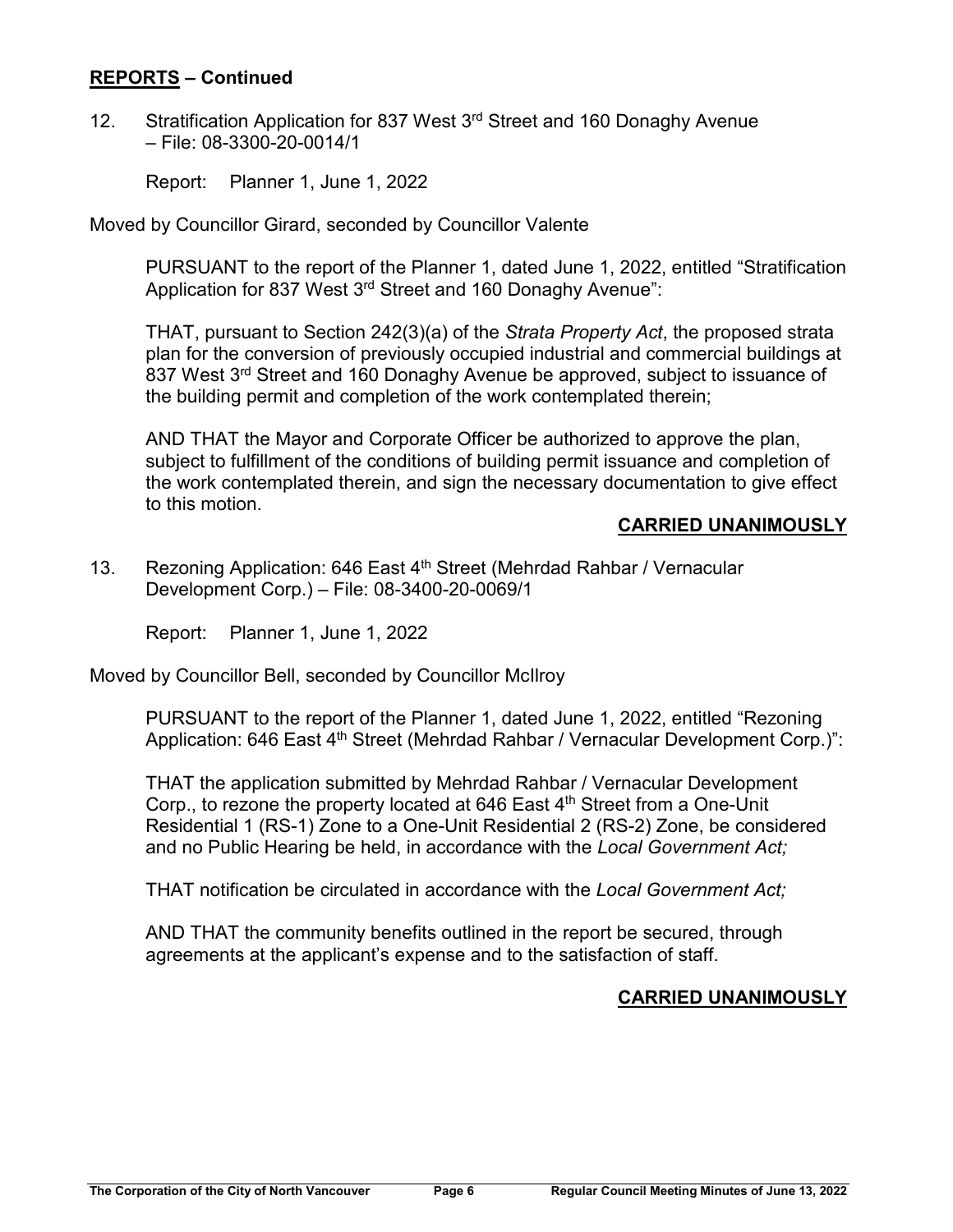#### **REPORTS – Continued**

14. Zoning Bylaw Amendment for 800 Marine Drive (Cascadia Green Development) – File: 08-3400-20-0065/1

Report: Planner 2, June 1, 2022

Moved by Councillor Valente, seconded by Councillor McIlroy

PURSUANT to the report of the Planner 2, dated June 1, 2022, entitled "Zoning Bylaw Amendment for 800 Marine Drive (Cascadia Green Development)":

THAT the application submitted by Cascadia Green Development Company / WA Architects Ltd., to rezone the property located at 800 Marine Drive from Special Commercial (CS-3) Zone to Comprehensive Development (CD-755) Zone, be considered and no Public Hearing be held, in accordance with the *Local Government Act*;

THAT notification be circulated in accordance with the *Local Government Act;*

AND THAT the community benefits listed in the report section "Density Bonus and Community Benefits" be secured, through agreements at the applicant's expense and to the satisfaction of staff.

## **CARRIED UNANIMOUSLY**

15. Rezoning Application: 124 West 20<sup>th</sup> Street (124 20<sup>th</sup> Street Holdings Ltd. Inc. No. BC1081725 / RLA Architects) – File: 08-3400-20-0048/1

Report: Development Planner, June 1, 2022

Moved by Councillor McIlroy, seconded by Councillor Valente

PURSUANT to the report of the Development Planner, dated June 1, 2022, entitled "Rezoning Application: 124 West 20<sup>th</sup> Street (124 20<sup>th</sup> Street Holdings Ltd. Inc. No. BC1081725 / RLA Architects)":

THAT "Zoning Bylaw, 1995, No. 6700, Amendment Bylaw, 2022, No. 8898" (124 20th Street Holdings Ltd. Inc. No. BC1081725 / RLA Architects, 124 West 20<sup>th</sup> Street, CD-746) and "Housing Agreement Bylaw, 2022, No. 8899" (124 20<sup>th</sup> Street Holdings Ltd. Inc. No. BC1081725 / RLA Architects, 124 West 20<sup>th</sup> Street, CD-746, Rental Housing Commitments) be considered and referred to a Public Hearing;

THAT notification be circulated in accordance with the *Local Government Act*;

THAT the community benefits listed in the report section "Density Bonus and Community Benefits" be secured through agreements at the applicant's expense and to the satisfaction of staff;

AND THAT the Mayor and Corporate Officer be authorized to sign the necessary documentation to give effect to the motion.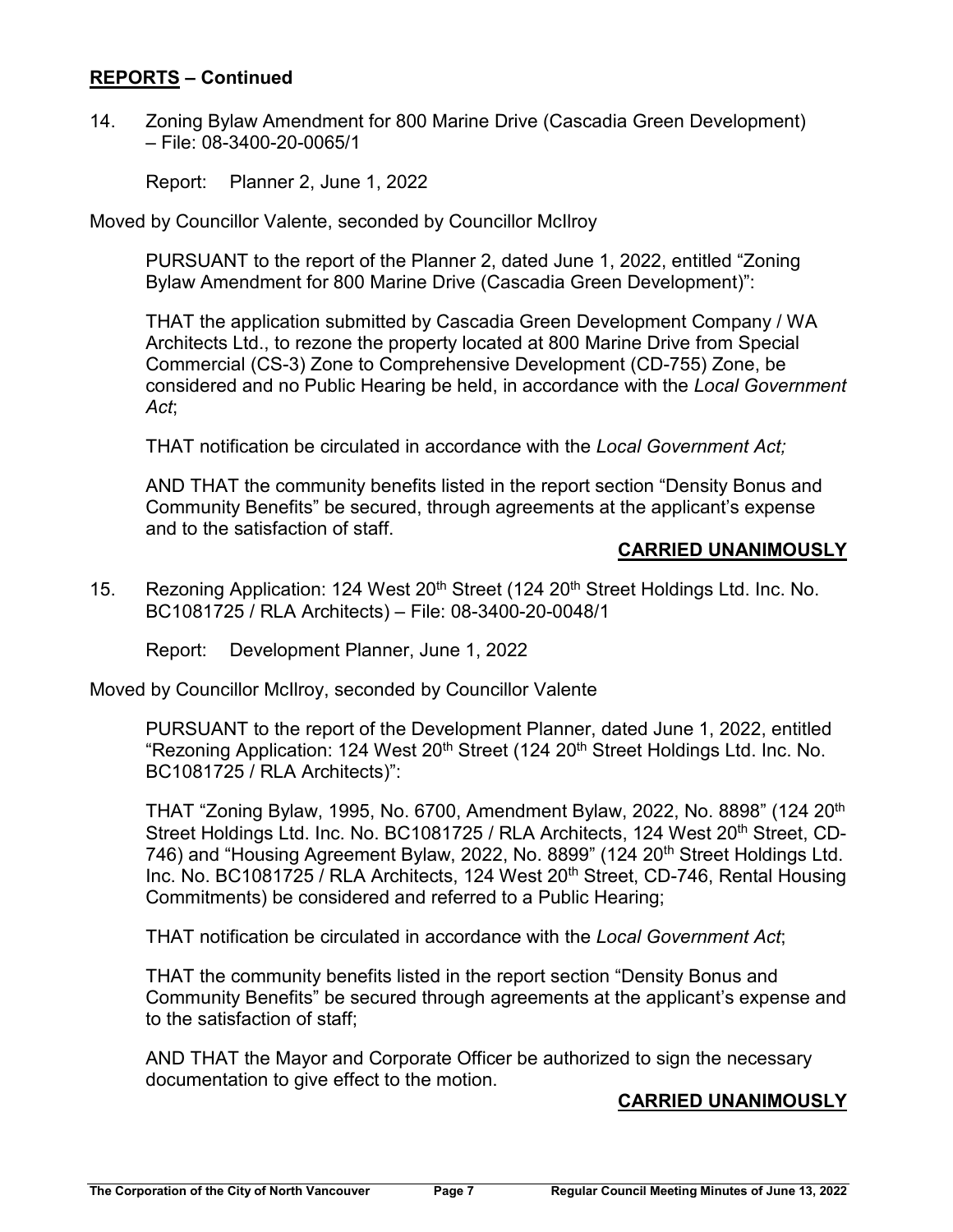#### **BYLAWS – FIRST AND SECOND READINGS**

16. "Zoning Bylaw, 1995, No. 6700, Amendment Bylaw, 2022, No. 8898" (124 20th Street Holdings Ltd. Inc. No. 1081725 / RLA Architects, 124 West 20<sup>th</sup> Street, CD-746)

Moved by Councillor McIlroy, seconded by Councillor Valente

THAT "Zoning Bylaw, 1995, No. 6700, Amendment Bylaw, 2022, No. 8898" (124 20th Street Holdings Ltd. Inc. No. 1081725 / RLA Architects, 124 West 20<sup>th</sup> Street, CD-746) be given first and second readings.

#### **CARRIED UNANIMOUSLY**

17. "Housing Agreement Bylaw, 2022, No. 8899" (124 20<sup>th</sup> Street Holdings Ltd. Inc. No. BC1081725 / RLA Architects, 124 West 20<sup>th</sup> Street, CD-746, Rental Housing Commitments)

Moved by Councillor McIlroy, seconded by Councillor Valente

THAT "Housing Agreement Bylaw, 2022, No. 8899" (124 20<sup>th</sup> Street Holdings Ltd. Inc. No. BC1081725 / RLA Architects, 124 West 20<sup>th</sup> Street, CD-746, Rental Housing Commitments) be given first and second readings.

# **CARRIED UNANIMOUSLY**

## **REPORT**

18. Security Alarm Systems Bylaw – File: 14-7400-01-0001/2022

Report: Manager, Police Support Services, RCMP, June 1, 2022

Moved by Councillor Bell, seconded by Councillor Back

PURSUANT to the report of the Manager, Police Support Services, RCMP, dated June 1, 2022, entitled "Security Alarm Systems Bylaw":

THAT the following bylaws be considered:

- "Security Alarm Systems Bylaw, 2022, No. 8931"; and
- "Fees and Charges Bylaw, 1993, No. 6383, Amendment Bylaw, 2022, No. 8933".

## **CARRIED UNANIMOUSLY**

## **BYLAWS – FIRST, SECOND AND THIRD READINGS**

19. "Security Alarm Systems Bylaw, 2022, No. 8931"

Moved by Councillor Bell, seconded by Councillor Back

THAT "Security Alarm Systems Bylaw, 2022, No. 8931" be given first and second readings.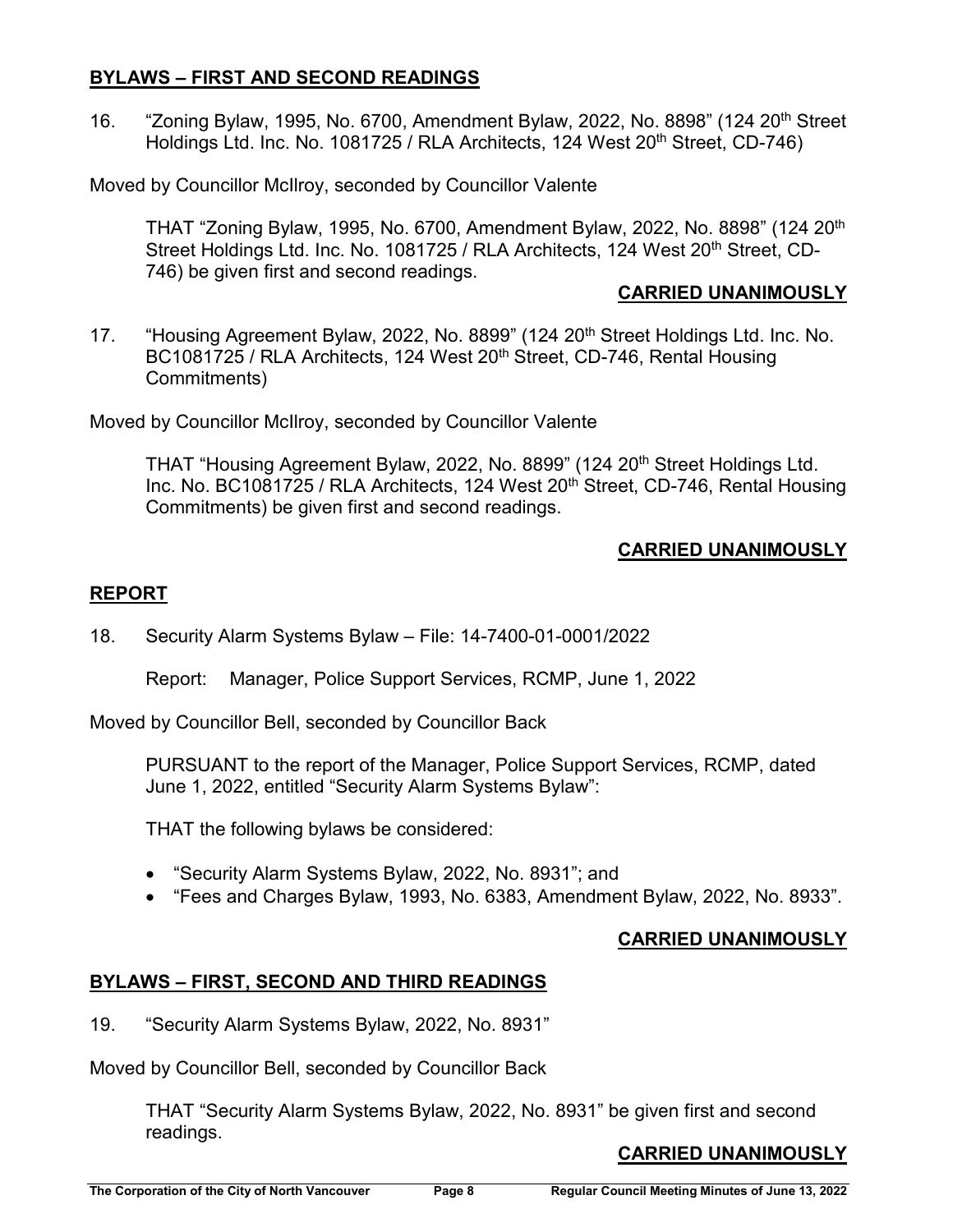### **BYLAWS – FIRST, SECOND AND THIRD READINGS – Continued**

19. "Security Alarm Systems Bylaw, 2022, No. 8931"

Moved by Councillor Bell, seconded by Councillor Back

THAT "Security Alarm Systems Bylaw, 2022, No. 8931" be given third reading.

## **CARRIED UNANIMOUSLY**

20. "Fees and Charges Bylaw, 1993, No. 6383, Amendment Bylaw, 2022, No. 8933" (Security Alarm Systems)

Moved by Councillor Bell, seconded by Councillor Back

THAT "Fees and Charges Bylaw, 1993, No. 6383, Amendment Bylaw, 2022, No. 8933" (Security Alarm Systems) be given first and second readings.

## **CARRIED UNANIMOUSLY**

Moved by Councillor Bell, seconded by Councillor Back

THAT "Fees and Charges Bylaw, 1993, No. 6383, Amendment Bylaw, 2022, No. 8933" (Security Alarm Systems) be given third reading.

#### **CARRIED UNANIMOUSLY**

#### **PUBLIC CLARIFICATION PERIOD**

Nil.

# **COUNCIL INQUIRIES / REPORTS**

Nil.

## **NEW ITEMS OF BUSINESS**

Nil.

## **NOTICES OF MOTION**

Nil.

## **ADJOURN**

Moved by Councillor Back, seconded by Councillor Valente

THAT the meeting adjourn.